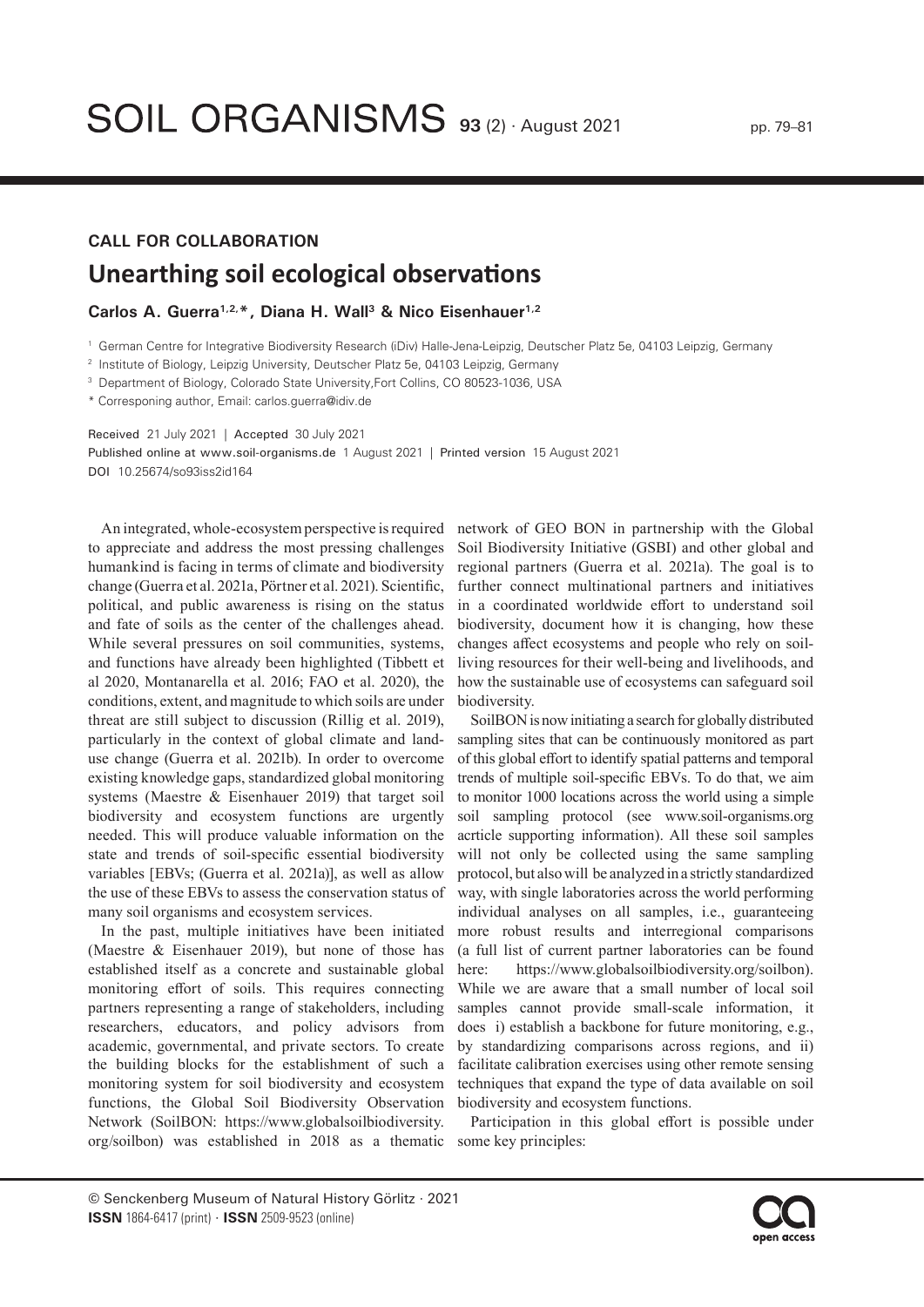i) each collaborator is required to sample soils in at least two paired sites (i.e., for the same ecosystem type, ideally a sample should be taken inside a conservation area, and one outside conservation areas);

ii) for this first stage, site selection does not include urban nor industrialized areas, this may be added in the future; also ongoing experimental sites (i.e., sites or plots with experimental manipulation of environmental conditions like nutrient addition [e.g., Nutnet), precipitation reduction (e.g., Drought-Net), application of pesticides (e.g., BugNet), etc.] are not the focus of this call;

iii) soil sampling needs to be conducted using a standard sampling kit provided by the SoilBON;

iv) SoilBON works under the principle that both the soil and the data coming from the analyses belong to the individual collaborator, but SoilBON is allowed to use it and publish it as an open-access dataset for the purpose of large-scale ecological analyses and assessments, e.g., in the context of open databases like GBIF (www.gbif.org) or Edaphobase (www.edaphobase.org, www.eudaphobase.eu);

v) SoilBON works under the principle of equality of treatment among collaborators; therefore, given the high level of standardization required for both the sampling and the analyses on the samples taken, for samples coming from Africa, developing countries, or from 'global blindspot' areas [sensu, (Guerra et al. 2020), excluding developed countries], specific funding to cover

all shipping costs related to the transport of soil samples and sampling kits will be provided; and

vi) all laboratory analyses done in the scope of this activity (Fig. 1) are free of charge to any collaborator.

Site selection will be primarily based on an assessment of the overall environmental coverage of the proposed sites [sensu Guerra et al. (2020)]. This will ensure that a balanced coverage of the world is achieved, i.e., without a focus on densely covered regions like Europe, Australia, or the United States, and an effective support and integration of researchers from developing countries. For each soil sample, multiple analyses will be conducted (Fig. 1). These include genetic sequencing ('nametag' gene, e.g., 16S ribosomal RNA and/or 18S rRNA genes, ITS and metagenomics sequencing) with the purpose of identifying soil biodiversity, non-genetic soil functional properties (e.g., soil respiration, substrate-induced respiration, microbial biomass, enzyme activity, litter decomposition, and soil aggregate stability), and root properties. Other important analyses (e.g., heavy metals and pesticides) are being considered. Environmental characteristics like elevation, temperature, precipitation, or climatic variability will be collected for future analysis.

One important mention is to the modular and expanding nature of this project, being open to future collaborations from partners and other laboratories that want to support SoilBON in expanding the number and type of elements being analysed. Working on the principles of open data



Figure 1. Analyses expected to be done across all soil sampling sites in Soil BON, being related to soil-specific essential biodiversity variables (Guerra et al. 2021). More analyses can be added through strategic partnerships in the future.